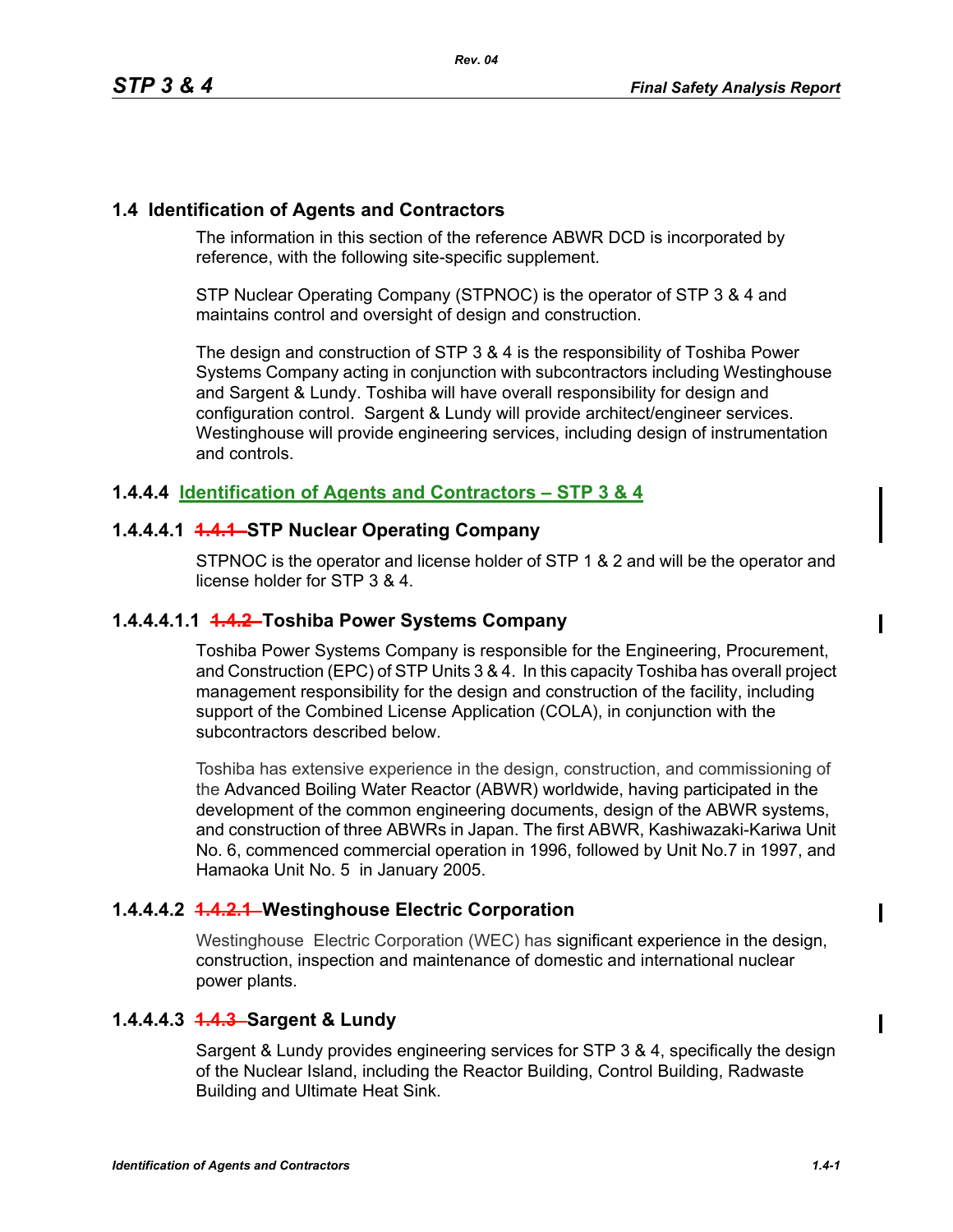$\mathbf I$ 

For more than 100 years Sargent & Lundy has provided comprehensive consulting, engineering, design, and analysis for electric power generation and power delivery projects worldwide. Sargent & Lundy has a large, highly experienced staff solely dedicated to the energy business.

# **1.4.4.4.4 1.4.4 Other Contractors**

Several specialized consultants assisted in developing the COLA.

### **1.4.4.4.4.1 1.4.4.1 Tetra Tech NUS, Inc.**

Tetra Tech NUS, Inc. performed data collection and analysis, and prepared sections of the Final Safety Analysis Report (FSAR) and Environmental Report (ER), including socioeconomics/demographics, ecology and ecological impacts of construction and operation, land and water use impacts of construction and operation, transmission system impacts of construction and operation, radiological impacts of operation, uranium fuel cycle and transportation of radioactive materials impacts, and environmental impacts of postulated accidents.

Tetra Tech NUS, Inc. has prepared sections of the FSAR and ER for several Early Site Permit (ESP) and COLAs, including the North Anna and Vogtle ESP applications, and the V.C. Summer and Calvert Cliffs COLAs. In addition, Tetra Tech NUS has prepared ERs for license renewal applications for more than 30 nuclear plants.

# **1.4.4.4.4.2 1.4.4.2 MACTEC Engineering and Consulting, Inc.**

MACTEC Engineering and Consulting, Inc. (MACTEC) performed geotechnical field investigations and laboratory testing in support of FSAR Section 2.5, Geology, Seismology, and Geotechnical Engineering. That effort included performing standard penetration tests; obtaining core samples and rock cores; performing cone penetrometer tests, cross-hole seismic tests, and laboratory tests of soil and rock samples; installing ground water observation wells; and preparing a data report.

MACTEC has implemented subsurface site geotechnical investigations for several projects. These include the Vogtle and North Anna ESP applications, and the V.C. Summer, North Anna, and Vogtle COLAs. MACTEC is also involved with other ESP applications and COLAs presently being developed.

# **1.4.4.4.4.3 1.4.4.3 William Lettis & Associates, Inc.**

William Lettis & Associates, Inc. (WLA) performed geologic mapping and the characterization of seismic sources in support of FSAR Section 2.5, including literature review, geologic field reconnaissance, review and evaluation of existing seismic source characterization models, identification and characterization of any new or different sources, and preparation of the related FSAR sections.

WLA has implemented geologic reconnaissance investigations and research to support ESP applications and COLAs for several projects. These include the Vogtle and North Anna ESP applications, and the Calvert Cliffs and V.C. Summer COLAs.